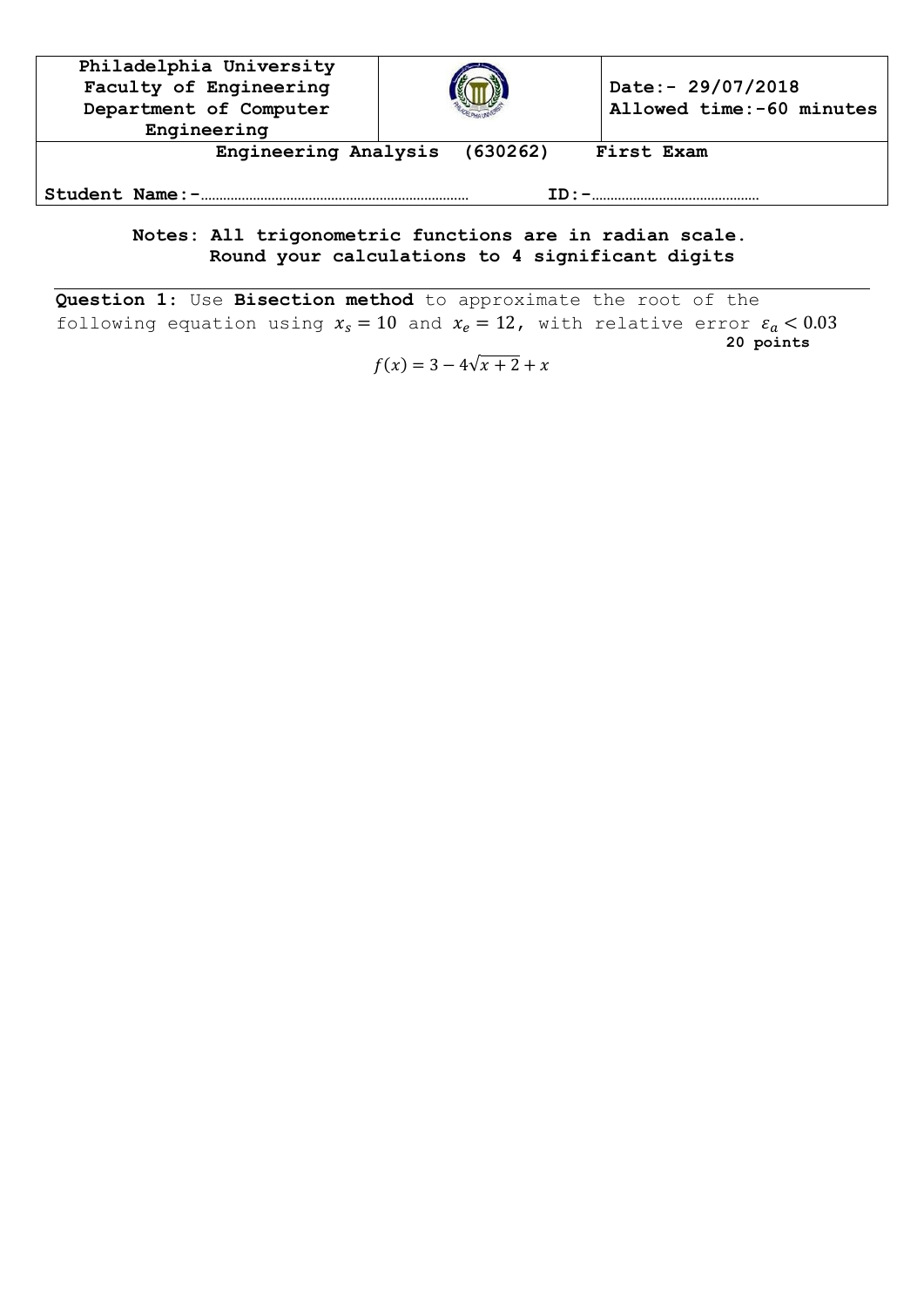**Question 2**: Use **Newton-Raphson method** to approximate the root of the following equation using  $x_0 = 3.5$ , with relative error **20 points**

 $f(x) = x^3 sin(x)$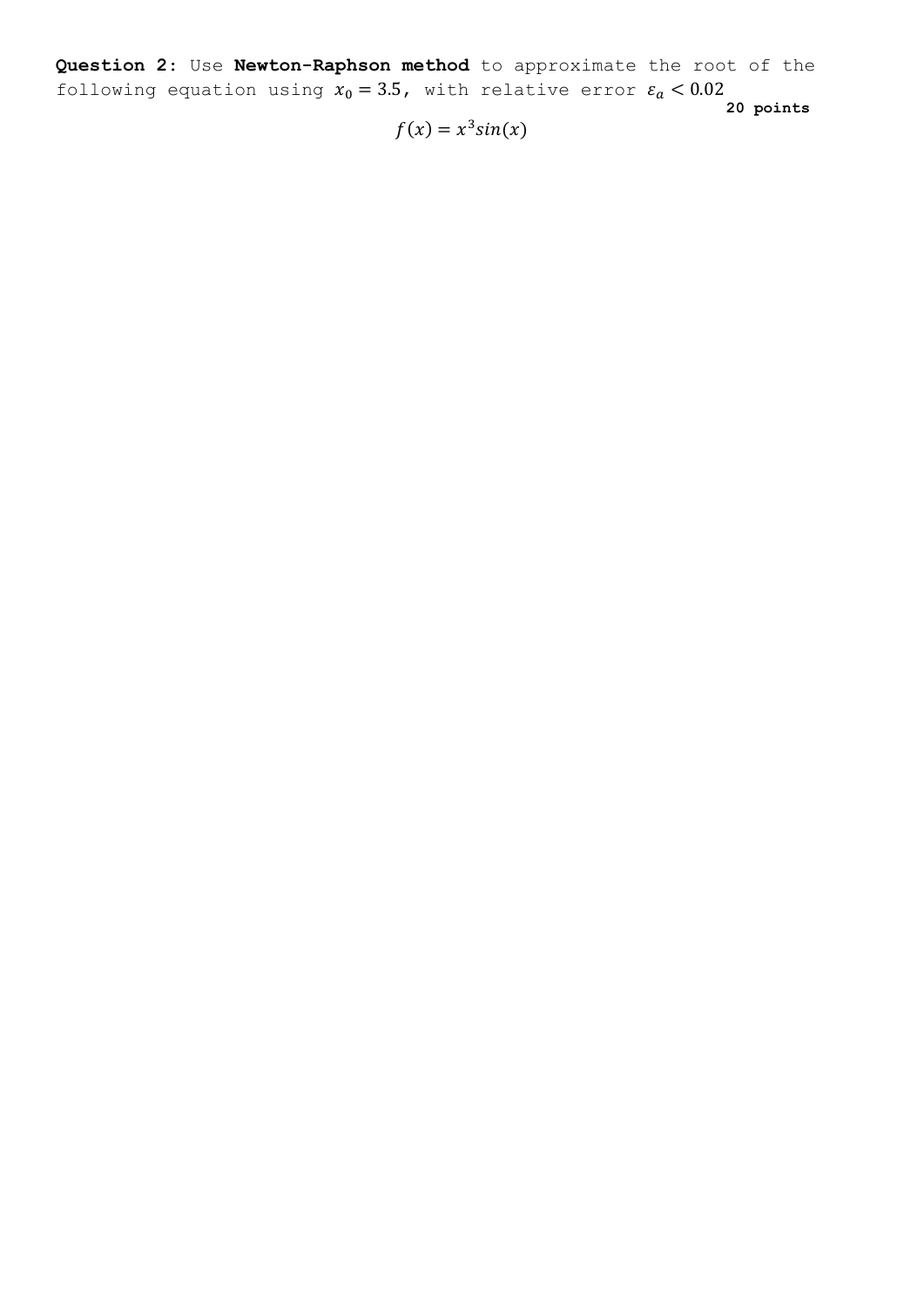**Question 3**:given the following system of linear equations; perform **two Guess-Siedel iterations. 20 points**

> $4x - y + 2z = 12.5$  $2x - 6y + 3z = 23.1$  $x + y + 5z = 9.7$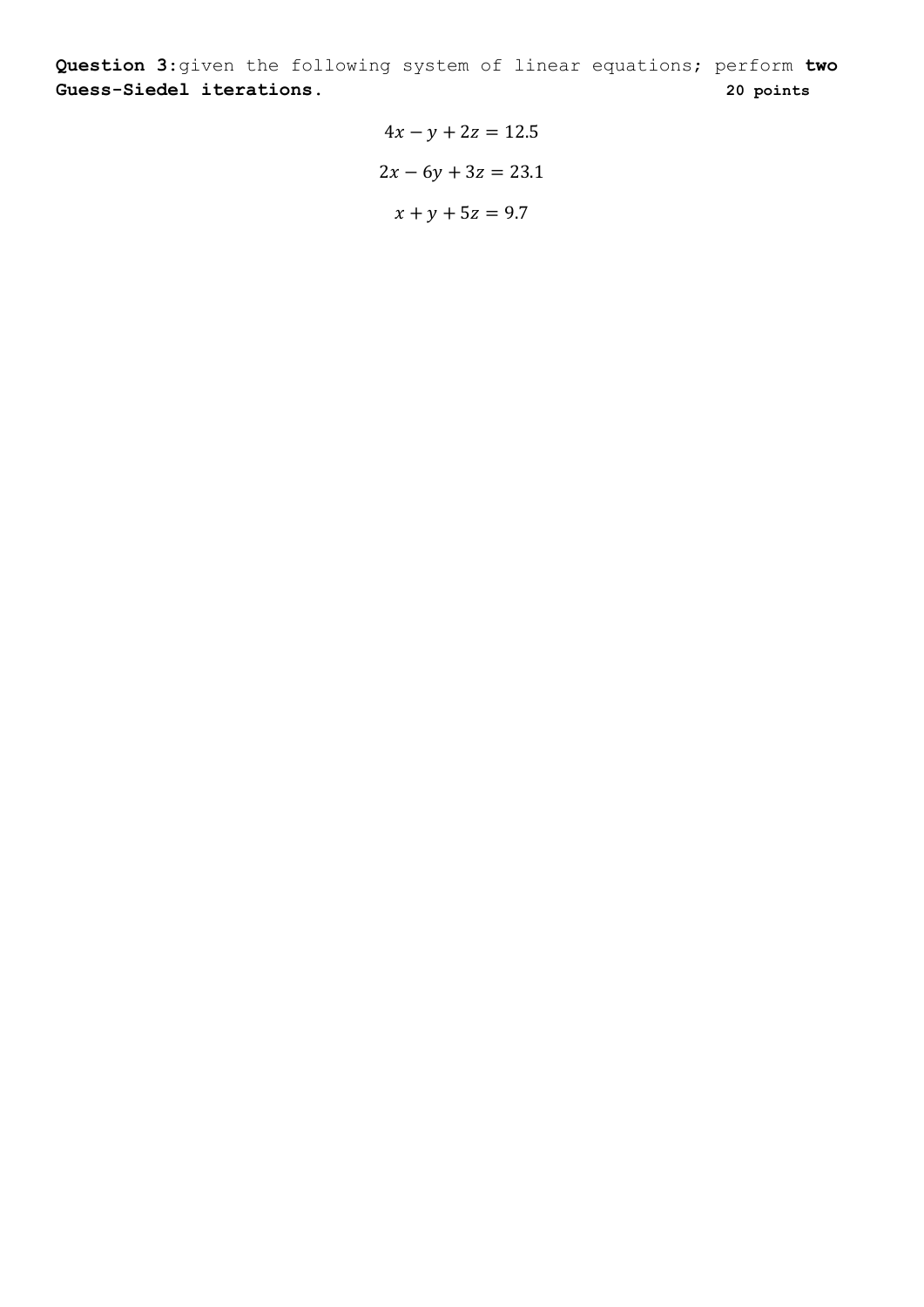**Question 4:** Use **Second Order Newton Interpolation** to find  $f_2(x)$  using the following points then find  $f(1)$ :  $\hspace{2.5cm}$  **20 points** 

| f(x) |  |  |
|------|--|--|